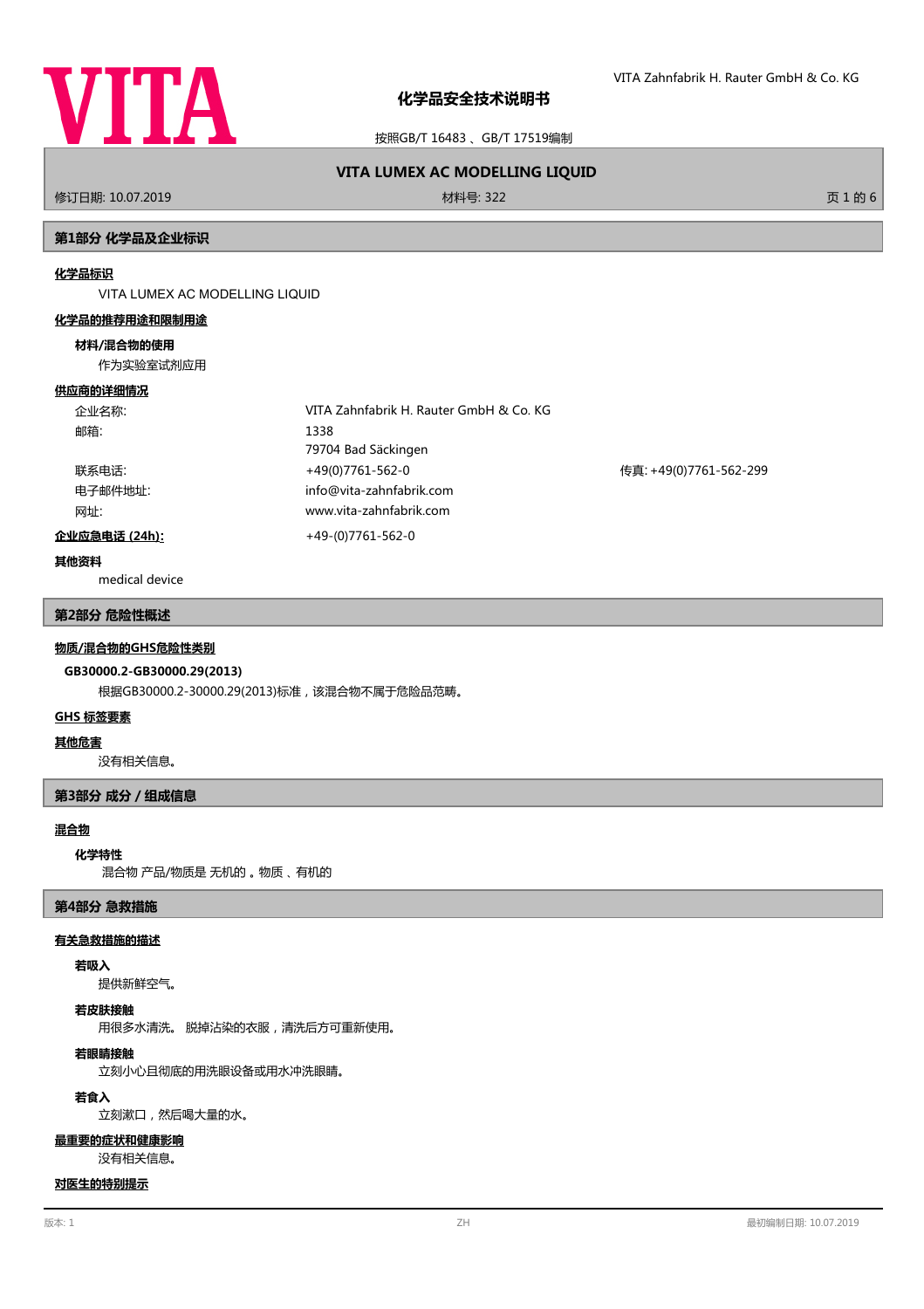修订日期: 10.07.2019 材料号: 322 页 2 的 6

# 症状处理。

## **第5部分 消防措施**

# **灭火介质**

## **适合的灭火剂**

依照周边环境决定防火措施。

### **特别危险性**

不易燃 。

### **消防人员的特殊保护设备和防范措施**

火灾时: 使用不受周围空气影响的呼吸防护器。

### **第6部分 泄漏应急处理**

# **作业人员防护措施、防护装备和应急处置程序**

使用个人防护装备

### **环境保护措施**

不需要特别的环保措施。 按照环保规定彻底清洁受污染的物体和面积。

# **泄漏化学品的收容、清除方法及所使用的处置材料**

用会吸收液体的材料(沙、硅藻土、酸粘合剂、通用粘合剂)吸取。 取出的材料根据清除那一章处理。

# **参照其他章节**

安全处理: 见 段 7 个人防护装备: 见 段 8 垃圾处理: 见 段 13

# **第7部分 操作处置与储存**

## **操作注意事项**

**关于安全操作的提示**

不需要特别的预防措施。

### 不需要特别的防火措施。 **关于防火、防爆的提示**

### **安全储存的条件,包括任何不兼容性**

**对存放空间和容器的要求**

容器密封好。

# **共同存放的提示**

不需要特别的预防措施。

### **第8部分 接触控制和个体防护**

# **控制参数**

# **工程控制方法**

# **保护和卫生措施**

脱掉沾染的衣服。 休息前和工作结束时请洗手。 在工作场所不饮食、不抽烟、不擤鼻涕。

**眼部/面部防护**

戴防护眼罩/戴防护面具。

### **手部防护**

处理化学工作材料时,只能戴带有CE认证标记含四位数检验号码的化学防护手套。 挑选抗化学药品的防护手套 时,必须视工作场所特性而定的危险物质浓度和数量而定。 最好向手套制造厂家询问清楚以上所提特殊用途的 手套之化学药品抵抗性。 推荐的手套品牌 KCL Dermatril P NBR (聚腈橡胶)

# **皮肤和身体防护**

防护服的使用。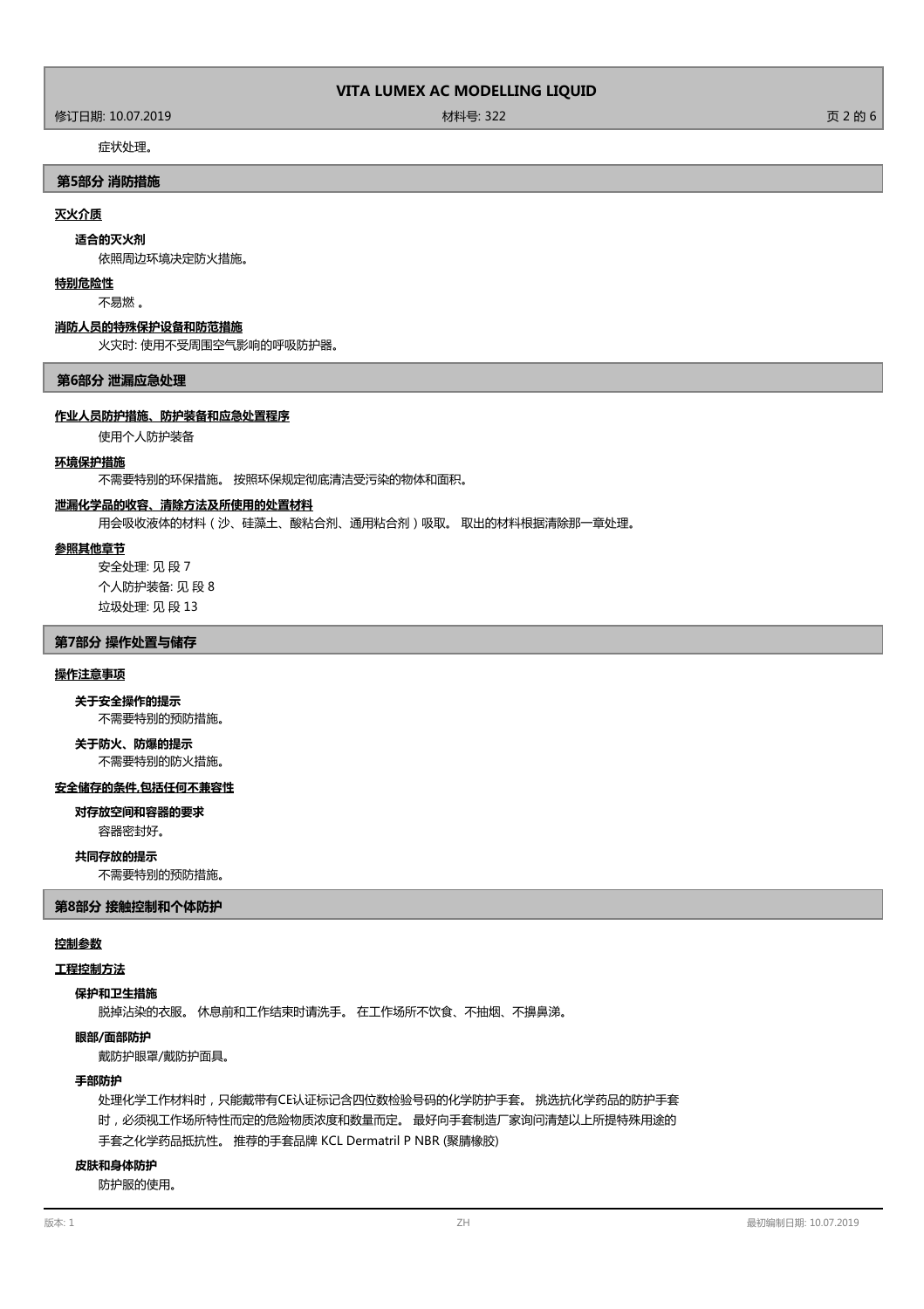修订日期: 10.07.2019 材料号: 322 页 3 的 6

# **呼吸防护**

工作场所的技术通风

# **第9部分 理化特性**

# 无色 聚合状态: 颜色: **基本物理和化学性质信息 气味: こんじょう こうしょう こうしょう こうしょう 元味** pH值: 5,5 **物理状态变化** 熔点: 没有界定 沸点/沸腾范围: 100 °C 闪点: ? **易燃性** 固体: フィング こうしょう しょうしょう しょうしょう しょうしょう しょうしょう こうしょう 不适用 气体: ファイン アンディスク しょうしょう しょうしょう しょうしょう しょうしょう アイエント 不适用 本产品不: 有爆炸危险的。 **爆炸性特性** 爆炸下限: 没有界定 爆炸上限: 没有界定 **自燃温度** 固体: フィング こうしょう しょうしょう しょうしょう しょうしょう しょうしょう こうしょう 不适用 气体: 不适用 分解温度: 没有界定 不助燃 。 **助燃特性 蒸汽压力: ファンス しょうしょう しょうしょう しょうしょう あいしゃ かいしゃ しょうしゅう しょうしゅう くうりん トランス しょうしょう**  (在 50 °C) 相对密度: 1 g/cm³ 水溶性: 不 **在其它溶剂中的溶解度** 没有界定 辛醇/水分配系数: いちゃく しょうしゃ しょうしゃ しょうしゃ しゅうしゃ かいしゃ かいしょう おおし 冷有界定 相对蒸气密度: 没有界定 蒸发速率: 没有界定 **其他资料或数据** 固体: 0,6 %

# **第10部分 稳定性和反应性**

# **反应性**

当按规定处理和存储时无有害反应。

# **稳定性**

该产品在正常室温存储时是稳定。

# **危险反应**

无已知的危险反应。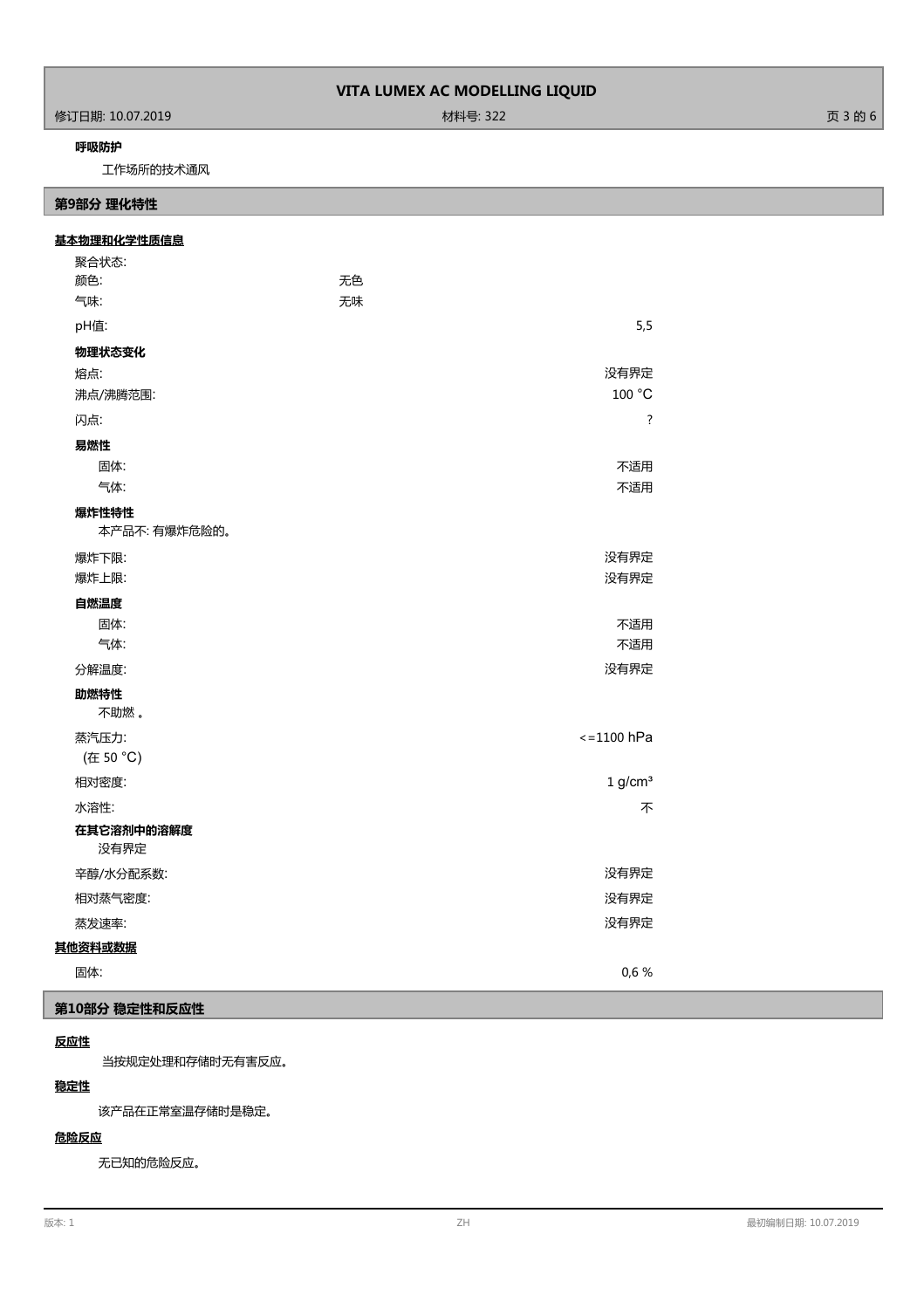### **避免接触的条件**

没有/没有

# **禁配物**

没有相关信息。

### **危险的分解产物**

无已知的危险分解产物。

## **第11部分 毒理学信息**

# **急性毒性**

**急性毒性**

现有数据不符合分类标准。

### **刺激和腐蚀**

现有数据不符合分类标准。

### **呼吸或皮肤过敏**

现有数据不符合分类标准。

### **致癌性、生殖细胞突变性、生殖毒性**

现有数据不符合分类标准。

## **特异性靶器官系统毒性 一次接触** 现有数据不符合分类标准。

**特异性靶器官系统毒性 反复接触**

# 现有数据不符合分类标准。

**肺内吸入异物的危险**

现有数据不符合分类标准。

# **测试的补充说明**

根据(EC)第1272/2008号条例[化学品分类及标记全球协调制度],该混合物不属于危险品范畴。

## **第12部分 生态学信息**

### **生态毒性**

本产品不: 生态毒性。

# **持久性和降解性**

本产品未经检验。

# **生物富集或生物积累性**

本产品未经检验。

# **土壤中的迁移性**

本产品未经检验。

# **其他有害作用**

没有相关信息。

# **其他资料**

避免释放到环境中。

# **第13部分 废弃处置**

# **废弃物处置方法**

# **建议**

根据官署的规定处理废物。

# **受污染的容器和包装的处置方法**

用很多水清洗。 完全清空的包装材料可以回收再利用。

# **第14部分 运输信息**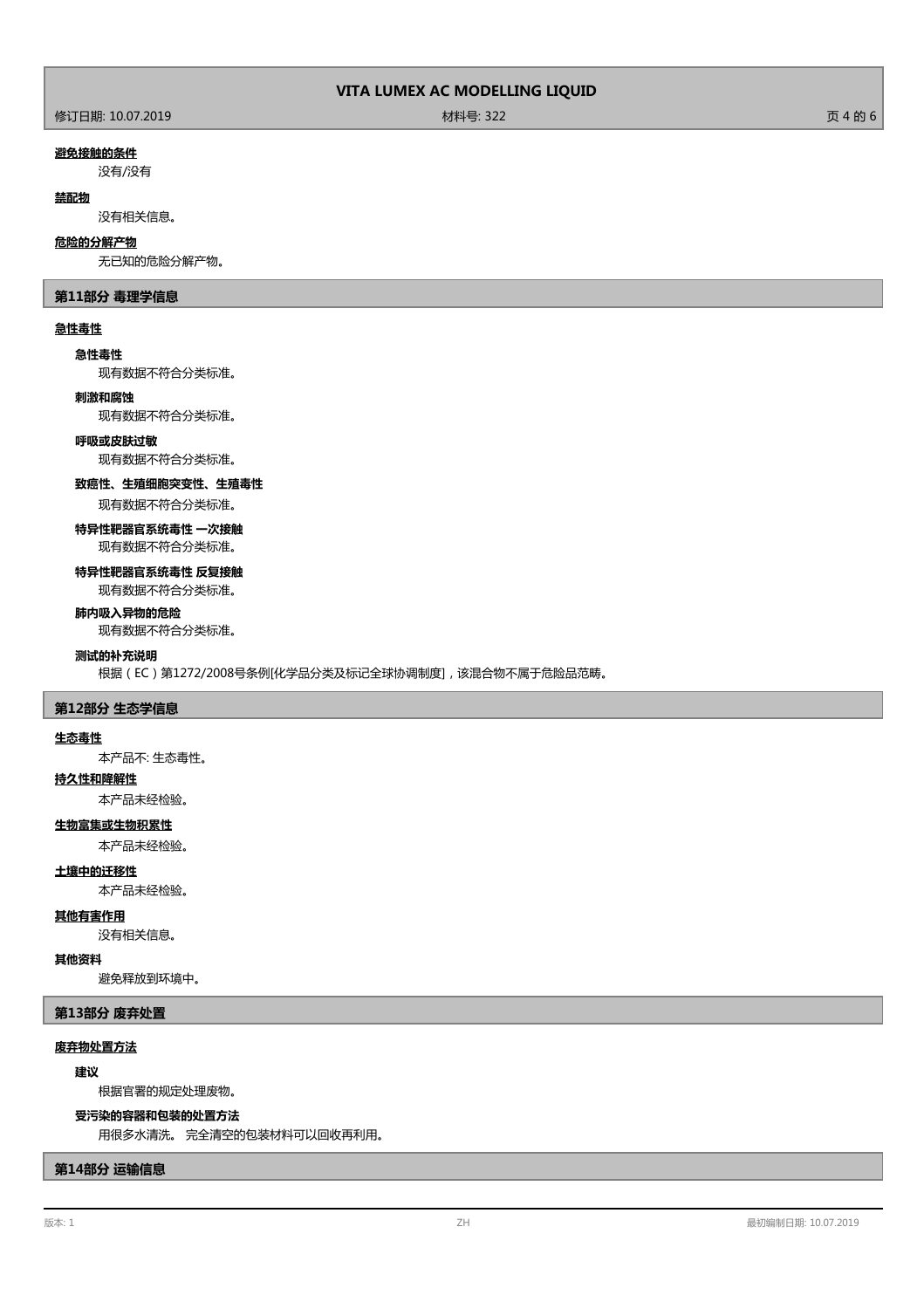修订日期: 10.07.2019 材料号: 322 页 5 的 6

### **海运 (IMDG)**

|                       | UN号:      | 根据运输法规,未被分类为危险品。 |  |
|-----------------------|-----------|------------------|--|
|                       |           |                  |  |
|                       | 联合国运输名称:  | 根据运输法规,未被分类为危险品。 |  |
|                       | 联合国危险性分类: | 根据运输法规,未被分类为危险品。 |  |
|                       | 包装类别:     | 根据运输法规,未被分类为危险品。 |  |
| 空运 (ICAO-TI/IATA-DGR) |           |                  |  |
|                       | UN号:      | 根据运输法规,未被分类为危险品。 |  |
|                       | 联合国运输名称:  | 根据运输法规,未被分类为危险品。 |  |
|                       | 联合国危险性分类: | 根据运输法规,未被分类为危险品。 |  |
|                       | 包装类别:     | 根据运输法规,未被分类为危险品。 |  |
| 对环境的危害                |           |                  |  |
|                       | 对环境有害的物质: | 不                |  |

# **使用者特殊预防措施**

没有相关信息。

**大宗货物运输根据 MARPOL-公约 73/78 附录 II 和 IBC-Code**

不适用

# **第15部分 法规信息**

# **化学品的安全、健康和环境条例**

# **国家的规章**

# **第16部分 其他信息**

### **缩略语和首字母缩写**

ADR: Accord européen sur le transport des marchandises dangereuses par Route (European Agreement concerning the International Carriage of Dangerous Goods by Road) IMDG: International Maritime Code for Dangerous Goods IATA: International Air Transport Association GHS: Globally Harmonized System of Classification and Labelling of Chemicals EINECS: European Inventory of Existing Commercial Chemical Substances ELINCS: European List of Notified Chemical Substances CAS: Chemical Abstracts Service LC50: Lethal concentration, 50% LD50: Lethal dose, 50% CLP: Classification, labelling and Packaging REACH: Registration, Evaluation and Authorization of Chemicals GHS: Globally Harmonised System of Classification, Labelling and Packaging of Chemicals UN: United Nations DNEL: Derived No Effect Level DMEL: Derived Minimal Effect Level PNEC: Predicted No Effect Concentration ATE: Acute toxicity estimate LL50: Lethal loading, 50% EL50: Effect loading, 50% EC50: Effective Concentration 50% ErC50: Effective Concentration 50%, growth rate NOEC: No Observed Effect Concentration BCF: Bio-concentration factor PBT: persistent, bioaccumulative, toxic